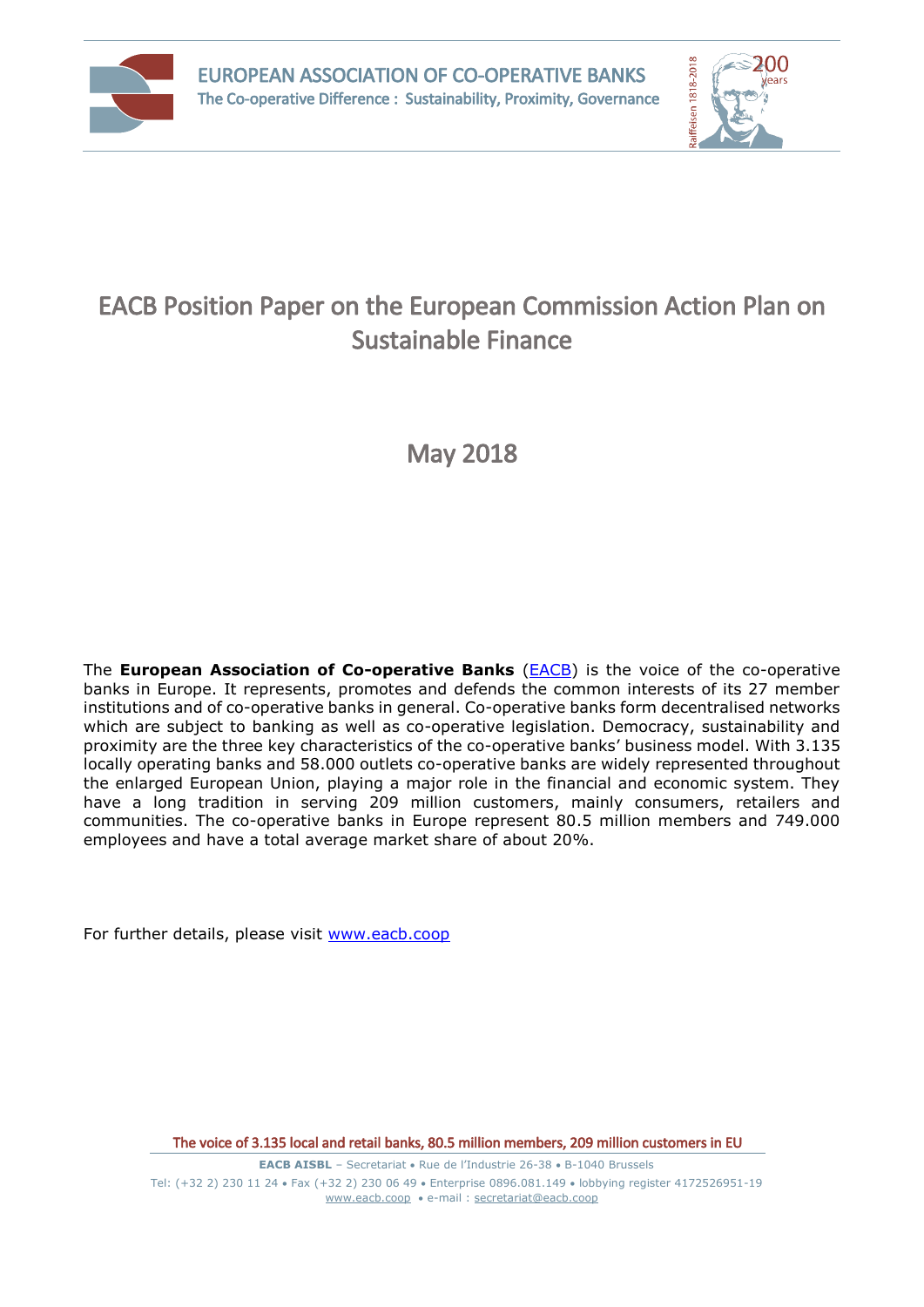



### **INTRODUCTION AND GENERAL VIEWS**

In  $2016<sup>1</sup>$  the Paris Agreement entered into force where the key objective among the contracting states is to significantly reduce global warming. The EACB *expressly supports political targets for creating sustainable and climate-friendly regulatory frameworks in order to significantly reduce the risks and consequences of climate change.* A major effort on the part of all involved signatory States will be required to actually reach the defined targets on sustainability. At the same time, it will be decisive for a successful implementation that Europe acts with one voice and in unison with the other continents and jurisdictions. The important climate targets can be reached via diverse measures to which public authorities, private households and companies should contribute. In doing so, Europe has to develop solutions that facilitate the action of stakeholders (e.g. banks) in promoting green investments and energy adaptation, while fostering job creation.

On 8 March 2018, on the basis of a report of a High Level Expert Group, the European Commission published the Action Plan 'Financing Sustainable Growth' that provides a concrete overview of additional legislative proposals plus an indicative timeframe.

According to the Commission, € 270 billion must be additionally invested in sustainable projects to reach the targets of the Paris Agreement. This requires a public-private partnership. To unlock this kind of investments, strong new incentives have to be created and existing ones to be strengthened. This includes both economic and regulatory incentives - a realistic CO2 pricing, clear cut environmental laws, enforcement, an enabling environment for sustainability, and green subsidies. In addition, a reassessment of financial sector regulation and supervision is necessary to make sure this regulation is indeed supportive to the transition process.

As a starting point, the Action Plan aims at a standardised definition of sustainable investments. The Commission names this standardised classification system taxonomy. The essential principles and the scope of this taxonomy shall be presented by the Commission by means of a proposed Regulation in the second quarter of 2018. Based on this Regulation for an EU-wide standardized classification system, comprehensive requirements for banks in the areas of disclosure, reporting, risk management, product labelling and corporate governance with regard to green finance shall be implemented.

The EACB and its members welcome the Action Plan on Sustainable Finance and see it as a logical further step to foster the objectives agreed in the Paris agreement. The EACB considers that banks can play a crucial role in financing the global energy transition and the de-carbonization of the economy. This role clearly assumes a special relevance for co-operative banks not least because, by their very inception, they pursue the long term interest and a sustainable business model as sought after in action 10.2 of the Action Plan. With this in mind the EACB Members would be keen to contribute to the further elaboration of the action plan. Co-operative banks also seek to play a crucial role in financing the energy transition, in particular at local and regional level. This can complement measures at macro level, and help to achieve the necessary substantial improvements. (as also pointed out by the [HLEG in its final report](https://ec.europa.eu/info/sites/info/files/180131-sustainable-finance-final-report_en.pdf) under point II. 2. " Accelerating the shift to sustainable finance" i).

 $\overline{a}$ 

<sup>1</sup> https://unfccc.int/sites/default/files/english\_paris\_agreement.pdf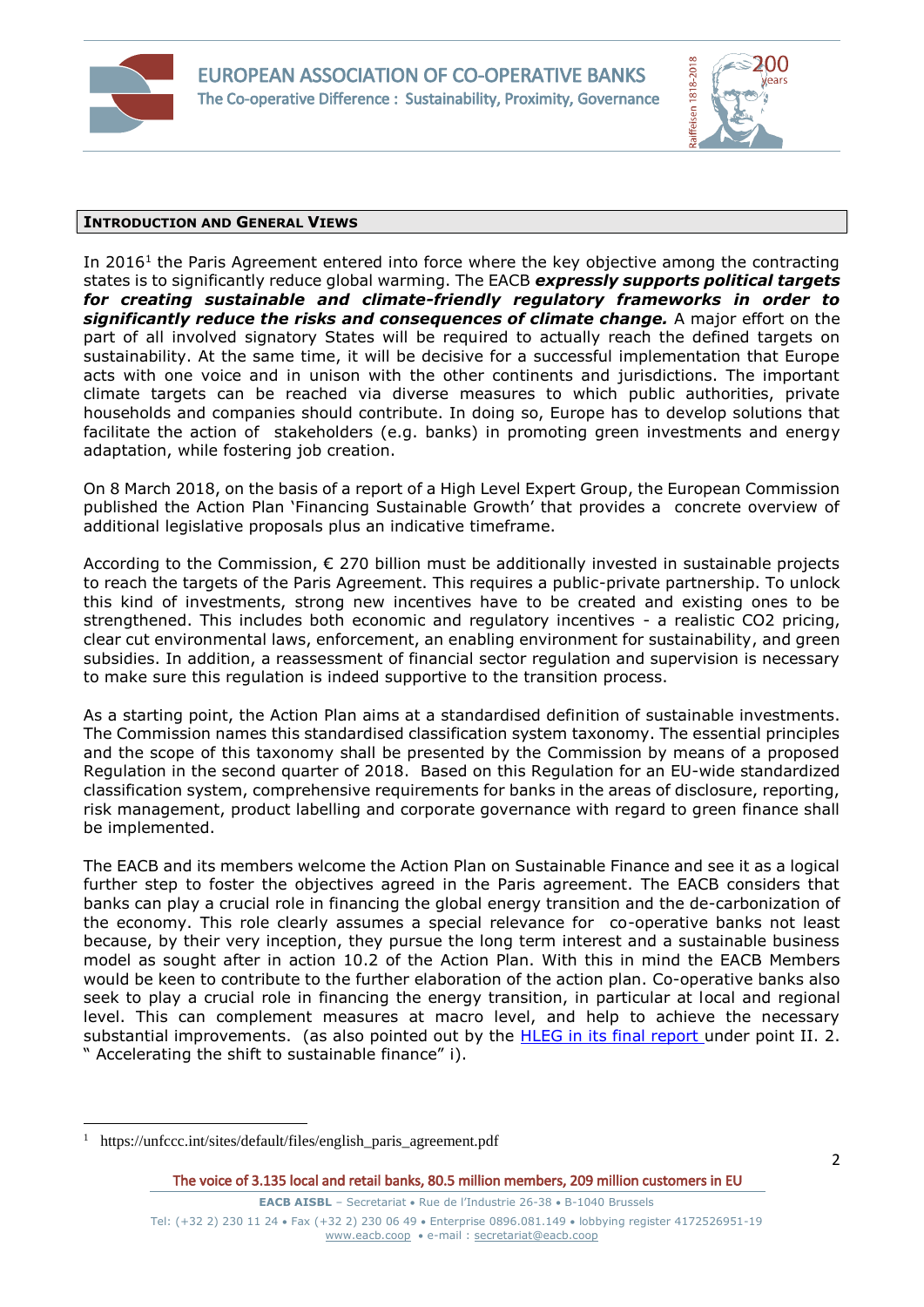



Co-operative banks have strong distribution networks and are amongst the leaders in green bond issuing in several European countries. Member banks of EACB are signatories of the main international initiatives (i.e. UNEP FI, UN Global Compact, OECD Guidelines, PRI).They have established specific non-financial reporting methodologies through their Sustainability Reporting, obtaining good scores in the ratings by ESG rating agencies.

We believe that sustainable finance is part of the core business of co-operative networks with their focus on serving SMEs, households and individuals throughout the regions of Europe and thus helping to create a more inclusive society that is served by financial institutions capable of directing resources to improve the environment and a more cohesive social fabric.

This is why we also think that co-operative banks should be involved in the European Commission Action plan in order to bring forward their expertise on how sustainable finance can have an impact on risk management and how a legislative framework should take into account the accounting, prudential banking supervisory, and reporting requirements so that such an initiative is manageable and can therefore attain its objectives embarking all relevant stakeholders.

We are confident that the experts we have nominated will substantially contribute not only to the progression of standards for green bonds (co-operative banks have been foremost in the development of the green bond market in Europe and could leverage their expertise in this field), but also to the development of an EU taxonomy , to the design and methodology of a low-carbon benchmark and other climate-related metrics as well as to the discussion around the incorporation of sustainability in prudential requirements.

At this point, the EACB would like to develop and share some initial thoughts regarding the different action items in the Action Plan as follows:

## **PRELIMINARY VIEWS AND RECOMMENDATIONS**

# **1) The need for a comprehensive approach**

The EACB and its member believe that in order for the action plan to reach its full potential, it should be accompanied by a comprehensive approach for economic and financial sector policies across European Member States, including aligning their approaches in the implementation of the Paris agreement. This will provide the overarching policy frameworks. Inconsistencies in those policy frameworks could negatively affect the outcomes that the EC Action Plan can achieve. An additional step to avoid this would be to ensure that the taxonomy to be developed in the context of the Action Plan encompasses already (globally) existing scopes and definitions of the term "sustainability" including the public sector view.

Additionally, it would be advisable to ensure that measures are to incentivize all economic actors (citizens, SMEs, companies and public administrations) towards a more sustainable economic model. Indeed, whilst we agree that the finance industry can and should play an important role, the finance industry alone cannot succeed in steering all economic actors in the right direction.

## **2) Recognise the corporate governance of co-operatives as an important contributing factor to sustainable finance.**

The governance of co-operative banking institutions, expects its directors to act in the company's long-term interest. In co-operatives, members voluntarily join forces in order to support one

The voice of 3.135 local and retail banks, 80.5 million members, 209 million customers in EU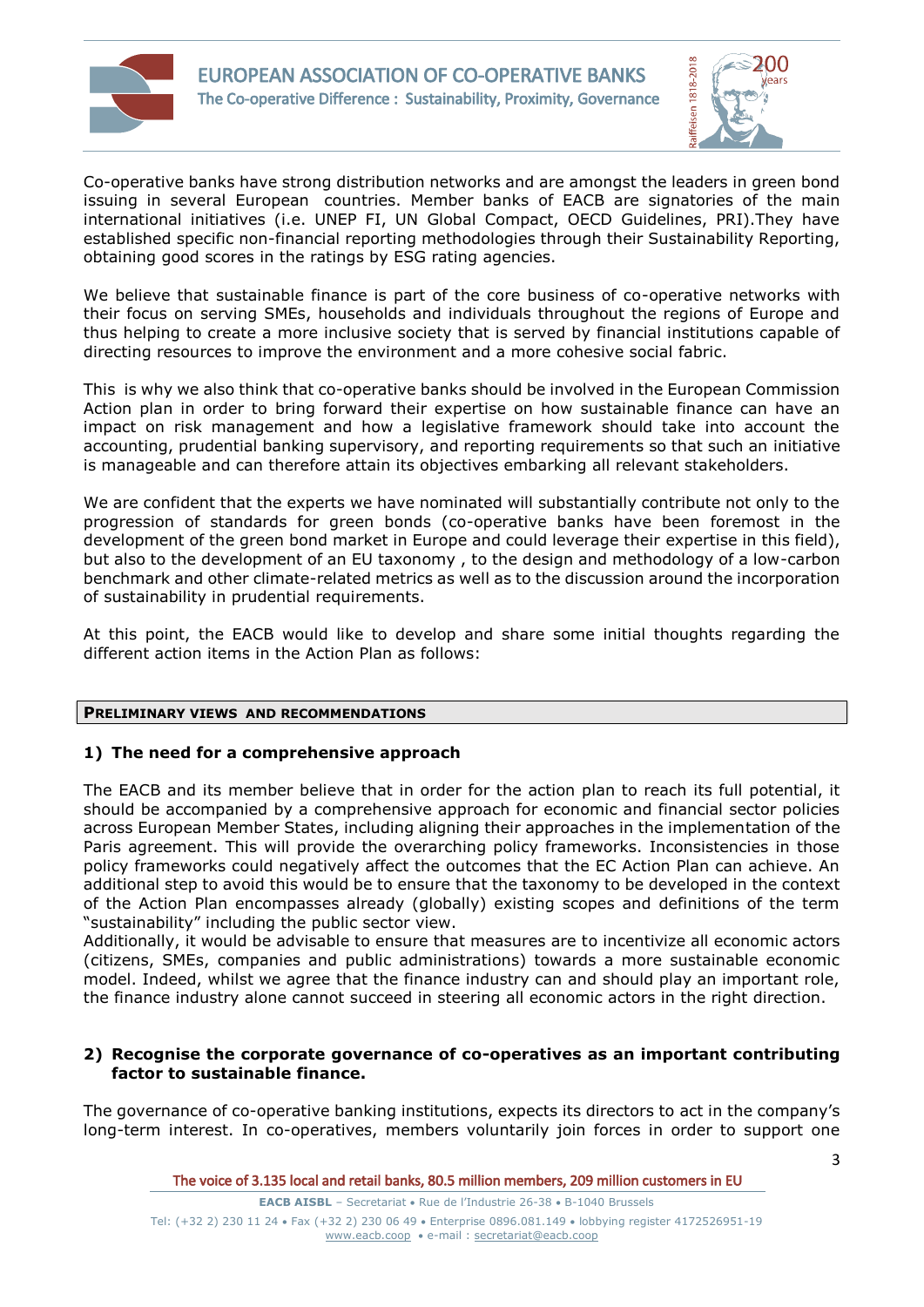



another in the attainment of shared purposes. Based on their statutes, the co-operatives' preeminent aim is achieving economic advancement of their members. Maximising profit is not an objective per se. In short, the EACB members already respond to the objectives the action plan aims to achieve under action 10.1.ii. "fostering sustainable corporate governance and attenuating short-termism in capital markets".

Co-operative banks are based on lasting relationship to private customers and enterprises. Their success depends strongly on the economic, ecological and social wellbeing of their operating area. The daily financing of sustainable projects in European regions are a main feature of the cooperative banks business model. In line with their mission co-operative banks are committed and support the creation of a sustainable European economy.

At the same time, the EACB believe that a greater emphasis should be put on the value that local and regionally oriented banks such as co-operative banks can bring to sustainable financing by providing a series of tools and policies that are conducive the continued existence of such banks that can finance green growth in the regions via SMEs, households and local actors. Social aims, employment, social inclusion and affordable housing are also key for sustainable finance. This should be a priority in the further steps of the European Institutions in which co-operative banks would like to be closely involved**-** - in particular taking into account the societal dimension and **the positive social (beyond the environmental) impact of their long-term lending activity** at a local level in the regions of Europe.

In a broader perspective, co-operatives and co-operative banks are given a decisive role in the Sustainable Development Agenda 2030 of the United Nations in the course of creating durable and sustainable economic growth and achieving productive full employment (see also the ILO [study Co-operatives and the Sustainable Development Goals\)](https://sustainabledevelopment.un.org/content/documents/1247ilo.pdf).

We would therefore recommend that **the corporate governance of co-operatives and longterm approach to finance provided by co-operative banks is recognized in policymaking, as an important contributing factor to sustainable finance. This could also be reflected in the definition of "sustainability" and the relevant taxonomy in particular when applied to social and economic development.** 

# **3) Process regarding the classification system (taxonomy)**

The EACB agrees, in principle, with the need for a classification system and is keen to contribute to its development. On the process, we are fully aware of the reasons why the Commission has proposed a two-step approach, proposing a regulation first (in May 2018) and having the elaborated details integrated at a later stage. However, this approach needs careful consideration of its cross-sectional influence on other pieces of legislation, and should be consistent; we understand this is as the decisive cornerstone for the whole initiative and therefore urge the Commission to guide this process with its utmost attention.

The EACB subscribes to the view that – first and foremost - a clear and shared understanding is needed of what "sustainable" means and how 'sustainable finance' policies should look like. In order to kick-start that discussion the EACB would be willing to share with the EC examples several of the sustainable finance policies of its members. Likewise, several of our members already developed policies on green bonds and have emitted such bonds. At the level of the European SIFs and EUROSIF the taxonomy topic has been discussed for a long period of time. This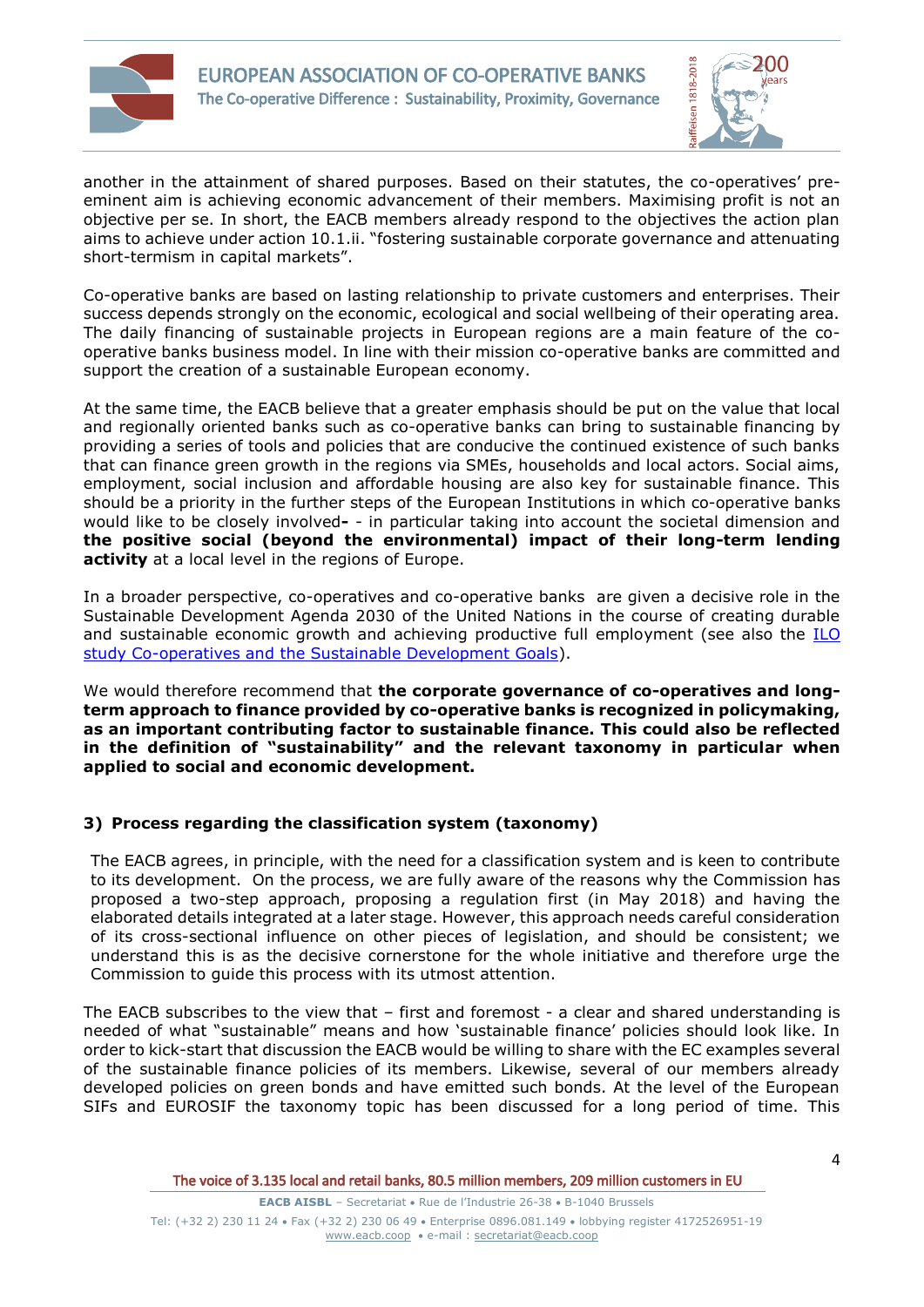



experience could prove to be of interest for the discussion on labelling and the EACB members would welcome the opportunity to discuss further.

# **4) Green supporting factor, including for loans**

The EACB considers that policy action on greening the economy should foremost be focused on direct incentives that aim at changing the behavior of producers and consumers. For instance: setting restrictions on emissions, addressing shortcomings in the CO2 price system, using green subsidies to stimulate the transition, deploying regulatory tools, and supervising the progress in that changes are effected. Several of these polices and their implementation can be coordinated - and this is the case – at EU level. Others, like deployment of taxes, belong to the national competence of EU-states. The latter are the most effective and direct means.

Supplementary indirect incentives can also be considered. The EACB supports the European Commission's proposal to look into risk differentials for capital charges for banks. This includes researching a so-called green supporting factor, building on the development of the EU sustainability taxonomy. The EACB agrees with a step-by-step approach and to take into account research in risk differentials using actual data, such as for energy-efficient mortgages.

Further, the EACB warns against the implementation of higher capital requirements for whole categories of assets that are deemed 'less sustainable'. Such brown factors do not address the roots of the problem and could even prove to be counterproductive, disrupting risk management policies and the financing of the economy.

# **5) EU Green bonds standard**

 $\overline{a}$ 

Banks belonging to the EACB membership have always been very active in the Green Bond markets- as arrangers, as issuers and in the market governance.

On the governance, 3 among 8 banks which are members of ICMA Green Bond Principles, are cooperatives and are part of the governing Executive Committee- which represents a remarkable market share. Furthermore, Credit Agricole CIB was the first European bank to co-author the Green Bond Principles in 2014, while Rabobank and DZ Bank have been early supporters of the initiative.

On the arrangement side, investment banks members of the EACB have a  $>11\%$  market share in the total underwriting of Green Bond, Social Bonds and Sustainability Bonds on a global basis, according to Bloomberg. This underlines the importance of EACB banks as a very experienced group of underwriters (combining Credit Agricole, Natixis, Rabobank, DZ Bank, Raiffeisen and CréditMutuel).

On the issuance side, several EACB Banks have been regular issuers of Green Bonds and Social Bonds with a market share of 20%<sup>2</sup>.

The EACB considers that the development of the green bond market may be stimulated by setting up an EU Green Bond Standard (EU GBS) and by integrating this standard into EU regulations. This is a step further than the voluntary certification of green bonds so far. Provided it is done well the EACB considers that this gives more clarity to the market and is to be regarded positively. The EACB would like to further engage on this topic with the Commission.

<sup>&</sup>lt;sup>2</sup> See also leaflet: the engagement of co-operative banks to green and sustainable finance  $\&$  fight against climate change.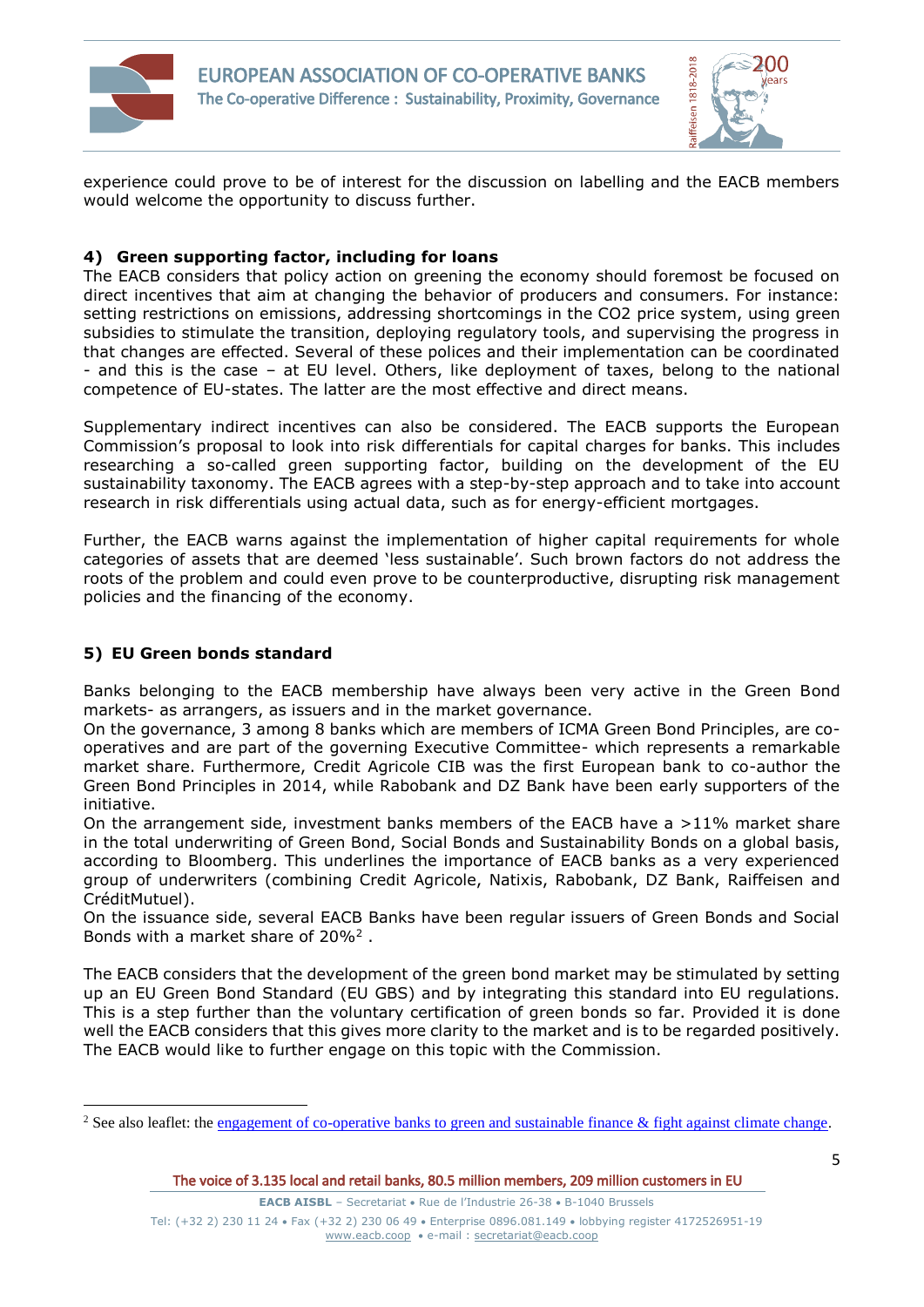



Regarding our expectations to a future common EU-standard for Green Bonds we refer to the "Green Bond Principles" which have been established by a private initiative and which we are following on a voluntary basis today. Any initiative of the European Commission to implement these (or similar) as common standard in the EU would be highly appreciated and welcomed. In designing the new standards we would encourage the EU Commission to take into account the specificities of the co-operative banking groups/networks . The EACB suggests to allow a certain flexibility when it comes to the direct link for the flow of funds between the (green) bond and the related loans, to reflect the situation of a central institutions of the respective co-operative group/network which may raise funds through green bond issuance on the capital markets while local/regional members of the group/network use such funds to finance their portfolios of sustainable loans, leveraging the potential substantially in this area by increasing the regional impact of such financing into local communities and SMEs in the EU.

For a presumptive impact calculation on CO2-effects of a particular loan or financed project we would very much welcome a harmonized European standard replacing the current diverse national provisions. Regarding the reporting provisions for green bonds we prefer a standardized approach on a portfolio basis, because any additional transparency on a single loan/project-basis could be in conflict with the new rules on data protection.

In addition, we would like to highlight the fact that Green/Social/Sustainable bonds obviously depend on the use of proceeds of those bonds, which in many cases are in fact loans pursuing a positive social and/or environmental impact. That is why co-operative banks, with their unique retail focused strategy of financing the real economy in Europe are well placed to understand the nature of underlying assets which can be defined as allowed 'use of proceeds' of Green/Social/Sustainable bonds.

# **6) Fiduciary duty and investment advice**

Sustainability factors can serve as an additional parameter for evaluating the long-term performance of companies and projects and their consideration -where appropriate. That is why, financial institutions and investment entities are increasingly seeking to integrate sustainability factors in their investment process and decisions and to monitor and mitigate their risk where necessary. In this context, the suitability assessment process is a key step in finding out essential facts about the client to determine their investment objectives.

Having said that:

- The understanding of what is "in the best interest of the client" is a rather subjective notion. And whilst advisers and other fiduciaries may in general (seek to) integrate sustainability factors in their investment process and decisions, this is always subject to 2 additional conditions namely (1) this is intended and supported by their clients (2) the impact on the financial return is appropriately considered. The latter may be particularly relevant if the impact of a more sustainable choice leads to significantly less return on investment for the investment period pursued by the investor. In this context, as already highlighted under point 1, it is also important to consider the differences between the role, influence and purposes of the different actors in financial markets, bearing in mind that clients and asset owners are the ones to ultimately set their investment objectives and wishes. The investors`s selection of a suitable investment product is based on varied needs shaped by his or her individual values and investment goals.
- Admittedly, that the introduction of a sustainability objective should not become a tickbox exercise but both flexibility and proportionality should be ensured. Any one-size fits all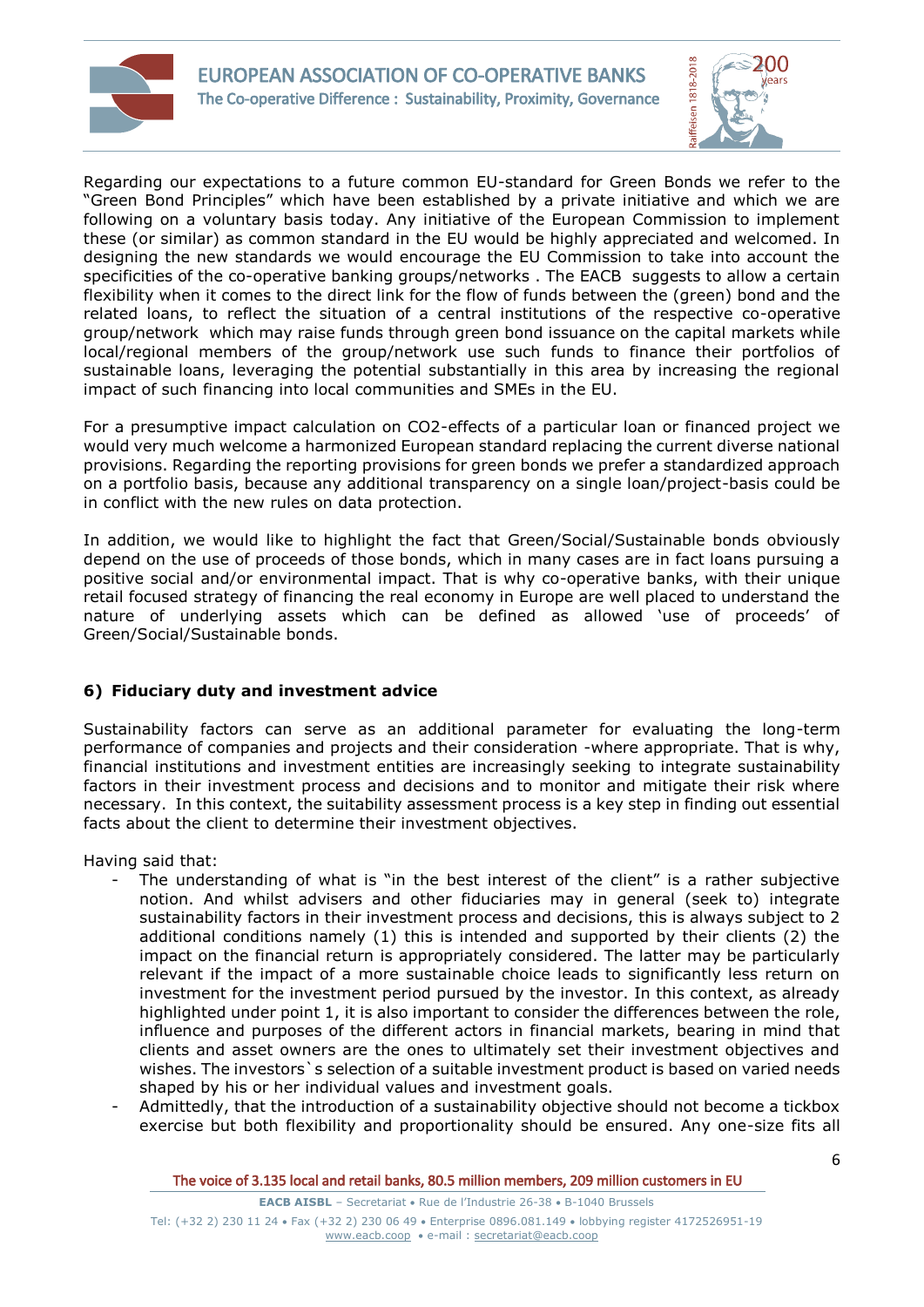



approach would limit the possibility to act according to specific investors' situation and would introduce aspects of a planned economy into a market economy.

It would be important to ensure that all types of finance investment are covered by the objectives of the action plan. Whilst banks, institutional investors and asset managers are subject to specific action items, it would need to be ensured that other important sources of capital (e.g. venture capital, equity investment) are also captured. This point is also reflected in the Final report of the High-Level Expert Group on Sustainable Finance (under point II. Key recommendations sub point 2. clarify investor duties to better embrace longterm horizon and sustainability preferences).

# **7) Disclosure and non-financial reporting**

The EACB critically accompanies the call for an upgraded disclosure framework for reporting nonfinancial material information and the development of official sustainability standards. It should have a look at already existing work.

Having said that, a European interpretation of such existing work should reflect the particularities of the European economies and their impact on sustainability. Additionally, it would have to reflect the specificities and of diversity of the European banking markets.

Moreover, as Directive 2014/95/EU (NFRD) is in its first year of implementation it would be too early to add elements before having assessed the existing non-financial reporting framework in its entirety. If necessary, targeted adjustment may be considered in NFRD. A proportionate approach is necessary. The members of EACB will gladly provide their views on this issue.

# **8) Need for proportionality**

Whilst the EACB is aware that the Commission, Council and Parliament in recent years have developed more awareness of the need for proportionality in developing its regulatory initiative, we make a call not to lose sight of the unintended consequences that a too far-reaching regulatory framework and supervisory (reporting) around sustainability may have.

The EACB is very conscious that banks would have to produce an extensive set of comprehensive information and meet documentation requirements involving IT and organizational changes and challenges. For instance, every single client would have to be asked for his individual preference regarding sustainability. A separate asset class for sustainable finance would have to be reflected in the risk management systems of every single bank. The corporate governance policy of the institution would have to follow sustainability aspects. Furthermore, banking products would have to be labelled according to their degree of sustainability. Additionally, the implementation of the Directive on Disclosure of Non-Financial Information (Directive 2014/95/EU), of which we recognize the merits, does not go without great deal of administrative burden, particularly impacting local or smaller banks that have large number of customers to process and large number of diverse projects in their portfolios or have less resources for reporting

This may add to already heavy requirement and major organizational and administrative efforts that in particular smaller co-operative banks face in implementing complex pieces of legislation such as MiFID2. In order to allow proper functioning of the market and the local economies the principle of proportionality should be observed and allow some degree of flexibility, while avoiding unnecessary bureaucratic burden for those smaller entities.